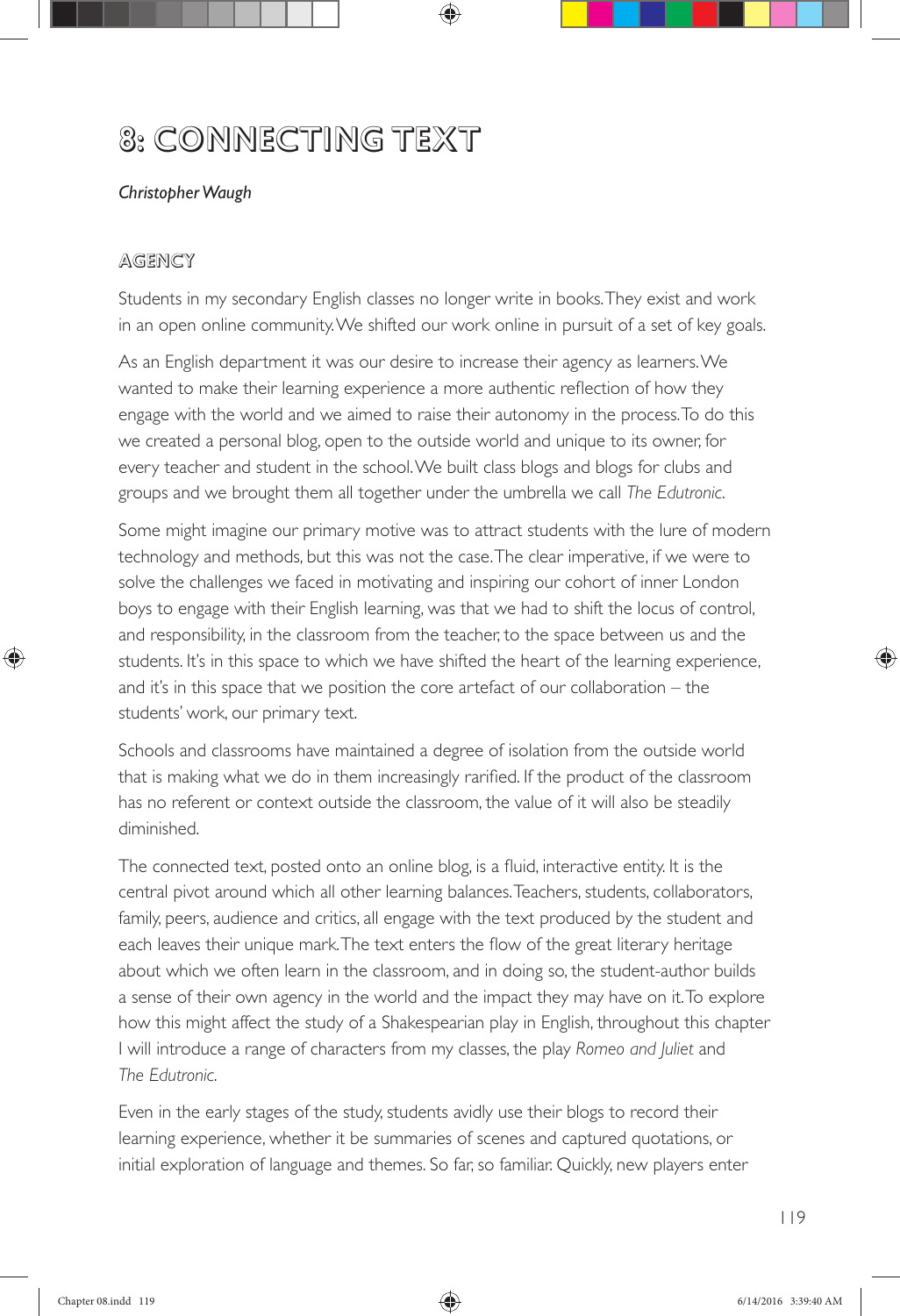the fray, adding a frisson to the plot, as can be seen here in the comments made by the students' family under an entry exploring language in *Romeo and Juliet*:

⊕

### **Armend:**

Very well described, through your understanding of the play and excellent use of vocabulary…. Well done!!!

#### **Myrvete:**

I am very pleased with you and your positive attitude towards writing. Great piece of work and I am always looking forward to reading your work. Keep it up :-))

#### Myrvete

From the journal of Lis Fejzullahu, age 13.

http://lis.community.edutronic.net/analyse-language-english-project-part-2-act-1-scene-4-act-4-scene-2/

And thus, the family are engaged in the learning experience.

### **Authenticity – the now**

We dispute the notion that the classroom is primarily a venue for the preparation of students for the 'real world'. To us, and our students, the classroom is very much the real world. In the classroom, our experience is rich, complex, unpredictable and frequently demands everything of us. We don't come to the classroom in order to be ready for some imperceptible future, we come to luxuriate in the now. This being the case, it becomes inevitable that the product of our time in the classroom, often a text, should also be invested with a status and integrity that befits the setting from which it arose. In this way, students create text that has purpose beyond the instruments and culture of the education system.

Hi there people, this is Samy welcoming you to Edutronic. Edutronic is a site where you can be able to talk to the world from your very own computer. You can tell the world about how you're feeling or just what your homework is by publishing your work like I am doing now. When you send your work you can either choose if you want your work to be seen by the world or you can just send it to your teacher by using the private button. Edutronic is a new exciting way to produce your work. So have Fun.

Samy Salim, age 12: First entry to his online journal.

http://samysalim.student.edutronic.net/2012/10/05/welcome-to-edutronic/

⊕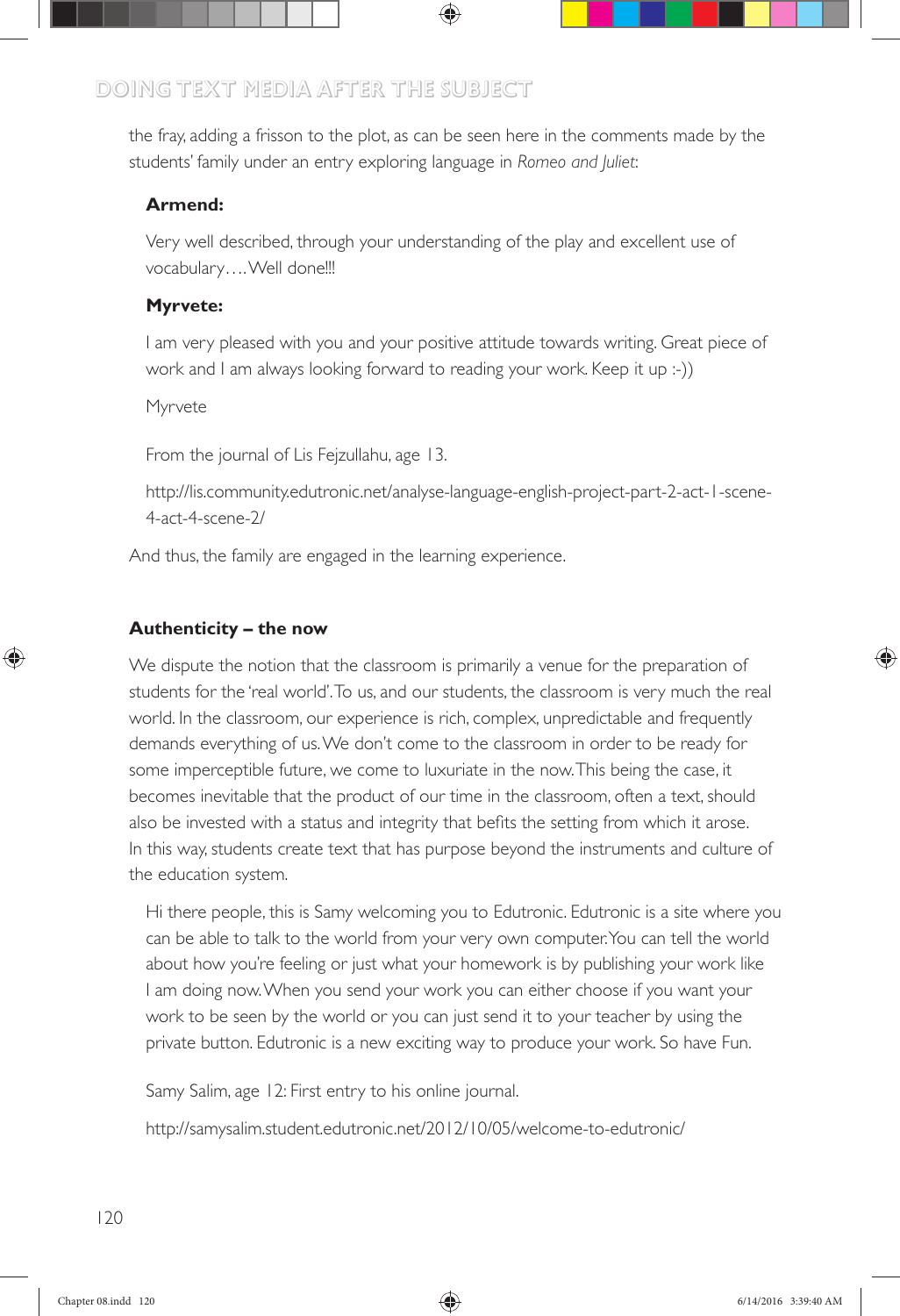### 8: CONNECTING TEXT

In our department the notion of writing text in order to achieve a grade is an anathema. Our students create texts to communicate ideas, feelings, fragments of their real and imagined lives. They write to record experiences and sometimes to help themselves to think through a complicated idea. We work to help them to create texts that achieve these objectives, and as part of this, we will employ the tools we have created to measure and acknowledge thresholds through which the students may pass in their development as writers.

 $\bigcirc$ 

These thresholds are not the objective of the writing. It does not follow that while a teacher must define and record students' attainment and progress in order to identify opportunities for further learning – or simply to feed the state school bureaucracy – that this measure should be treated as the primary outcome of the students' efforts.

This fluidity of the students' connected texts has lead to a complete redevelopment of our means of assessment. Our new schemes of summative validation and feedback are set up as fixed standards. These are published online too, supported by detailed exemplars and represented by badges. Students can put their work forward for consideration and, if successful, are able to unlock multiple achievements with one piece of work. If they are unsuccessful they will go back to the work and further refine it.

Like everything else in the learning experience the assessment processes orbit around the primary text, validating aspects and skills demonstrated, but never over-shadowing it or exerting so much of a gravitational force as to distort its central purpose, as defined by the author.

Here Jamie is exploring the use of personification in *Macbeth*.

Shakespeare uses a wide variety of dramatic devices in the play Macbeth. A dramatic device Macbeth uses is personification in this extract from Act 2 Scene 1. Macbeth sees a dagger before him which is an illusion and potentially a sign of madness. He says

'Thou marshall'st me the way I was going; and such a instrument I was to use.'

Macbeth uses personification by using the object - in this case a knife - as if it were a living being. In this quote Macbeth uses the words 'marshall'st me' which means it is guiding him. He says this to the knife which he is imagining to see in front of his eyes. He says to the knife to guide him as a metaphor to control the way he is going. The quote chosen shows hints of remorse even if he continues with the plan to kill King Duncan. In the play Macbeth sees a dagger because he is uncertain whether to kill Duncan or not. He feel weakness if he doesn't continue with the plan but will feel remorse if he continues so he needs guidance on what he is going to do. He uses the dagger to justify his actions.

⊕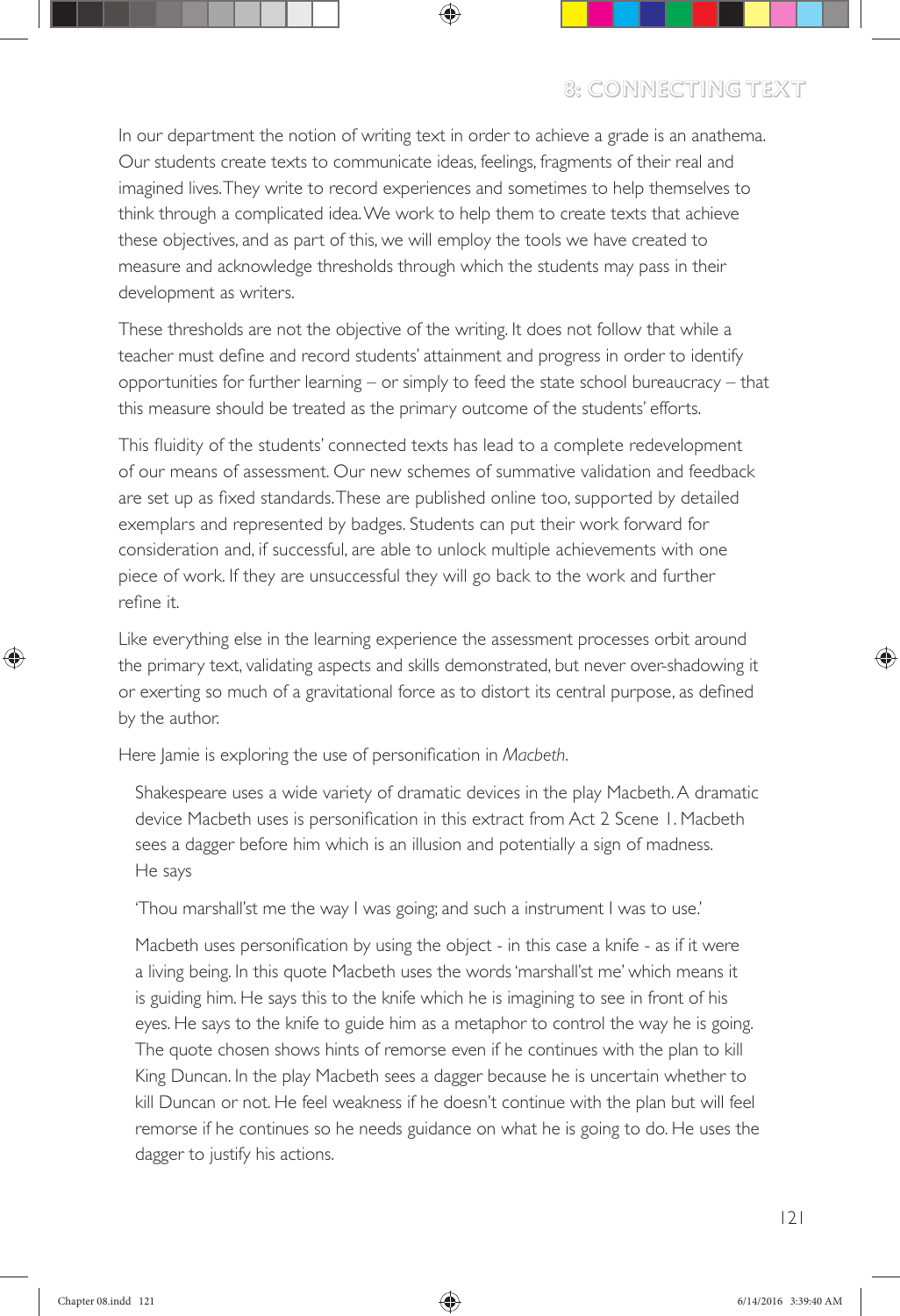### **Comment**:

**Chris Waugh:** Jamie, your work is always impressive and this analysis is no exception.

⊕

I'd like to address some aspects of the mechanics of your writing. In particular the sentence structure. Could you have a look at the sentence:

'A complex device is personification in this extract from Act 2 Scene 1.'

and let me know if you can't think of a way of making it more clear. If you can't, I'll help you out.

This piece clearly meets the criteria for the Discovery badge – so well done. It has now been awarded to you!



**Fig. 8.1** The Discovery Badge

If you'd like to develop it further and try for the Stage 3 'Figure it out' badge, then you'll want to add more exploration of why Shakespeare is using this personification with Macbeth at this stage of the play – what's it telling the audience about Macbeth's state of mind and what motivates him?

Righto!

#### CW

Jamie Souffrin-Watts, age 12. http://jsouffrin-watts. community.edutronic.net/personification/

After receiving the comment, Jamie has clearly gone back to his analysis and developed it further to explore the wider implications of the invisible dagger. Further to this he then made a prop of the dagger from this scene, which was rendered with a transparent blade, indicating that it is in fact a 'dagger of the mind'. Another student produced a wireframe outline of a dagger to represent the same effect. They all uploaded images of these made objects to their blogs to sit alongside their written analysis.

The student's connected text has its own integrity, its own purpose and it is as much judged by its audience and author as it might be by the teacher. In this way we do not assume we are always the founts of all knowledge, and I will often cede my role as arbiter of all value. Instead the teacher becomes an ally in the process; sometimes we are a guide, sometimes an editor, sometimes a reader and at other times an active and avid contributor to the conversation the text has stimulated. Connecting a classroom text allows for it to reach an audience, be archived for future reference, be modified, replicated, contested. A connected text can fulfi l its human purpose, whatever that may be.

⊕

◈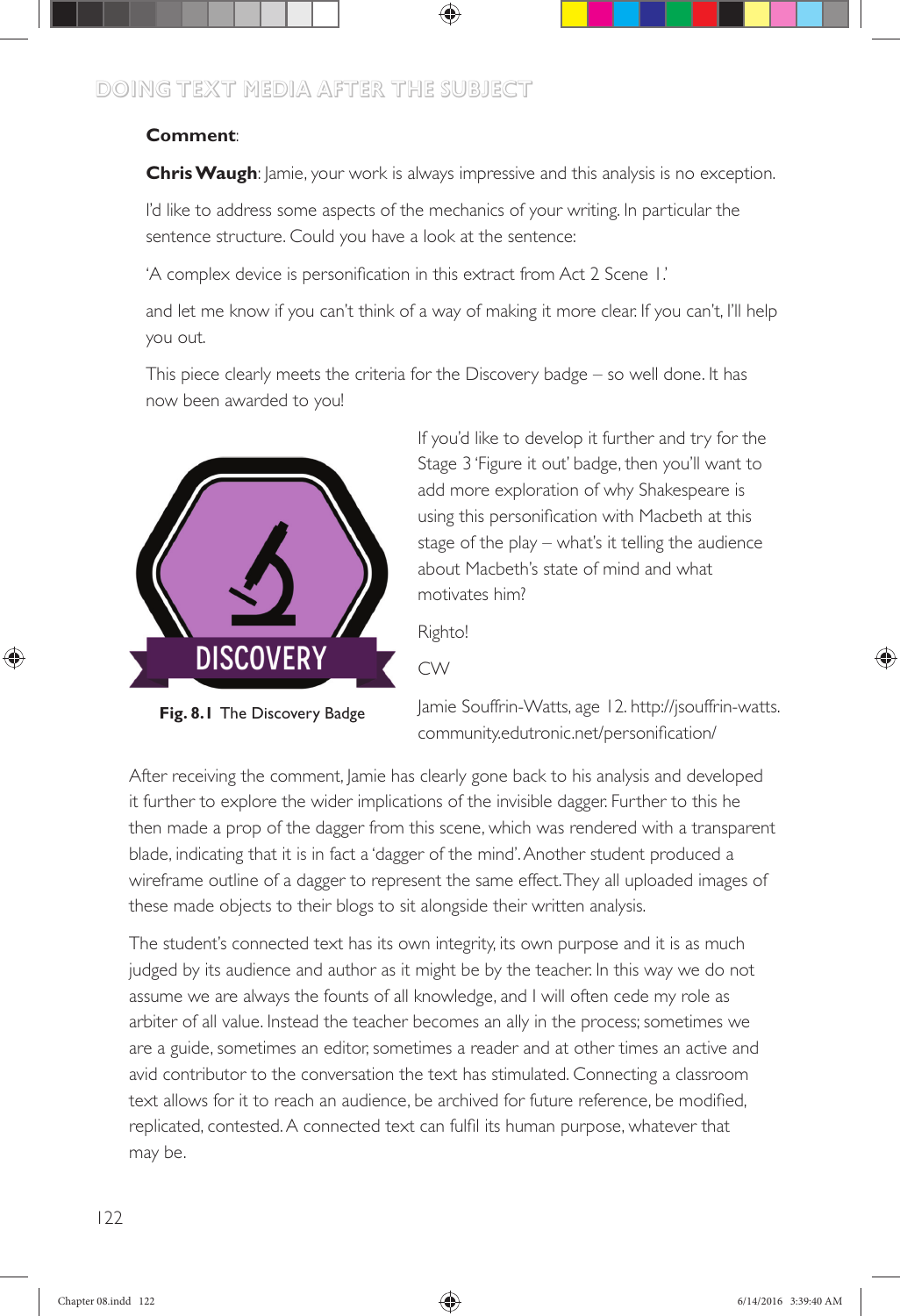### 8: CONNECTING TEXT

Students' learning should not be devised in such a way as it divorces the form and its purpose. I have seen students being given a pen and paper to 'write an email' to an imagined employer to ask for a job. This 'email' is then taken in by a teacher and marked for written accuracy and stylistic fidelity. No-one would argue with the value of being able to perform this kind of writing task, but there must be a strong argument against this kind of activity in terms of the confusion of purpose. Few people write to prove they can write. They write to think, to record and to communicate. With this impetus denied them, is there any surprise that students lose interest in writing?

⊕

Surely students could simply be asked to do a similar task: write an email. The email should be written on a computer and should address a real query to an actual person who exists in the world of the student. This is real. The students will care more about their spelling and form in this scenario than any kind of high-stakes system assessment could ever enforce. The holy grail of students' concern over the accuracy of their own writing is achieved with shocking ease, it is as natural as the actual process of making the corrections needed.

### Autonomy

⊕

The benefit of a connected text is not as simple as merely 'having an audience'. The act of choice in sending something out into the world, under your own name, and of your own creation is a singularly autonomous act. This assertion of self is not uncommon for students in a school classroom, in fact it is an important part of what makes the school such a real and authentic place for students and teachers alike, but the formalisation of this in text is unique. The affordances of this self-assertion are often immediately clear. The text, which frequently represents the most tangible product of the classroom experience for students, extends their voice. The value they place on it is reinforced by the fact that they have the power to publish the text to the world. It has to pass through no gatekeeper and no filtering system, it simply comes into existence as a result of their will. Once again, they are not rehearsing for the real world, they are entering it.

Yet, blogs provide a number of mechanisms for moderation and mediation. Students can act autonomously and, at the same time, adults can observe and subtly moderate the whole process. Young people need this mediation in the online world, and the leap of faith that adults make when engaging with students in the online domain is one that instantly engages them as moderators and guides. Working with students and the text they create online also allows another conversation to progress, the one about the online identity and the far-reaching, often indelible, impact of putting anything online under your own name. A conversation about the future web-search performed by a prospective employer will often help bring to sharp focus the substance of any online utterance.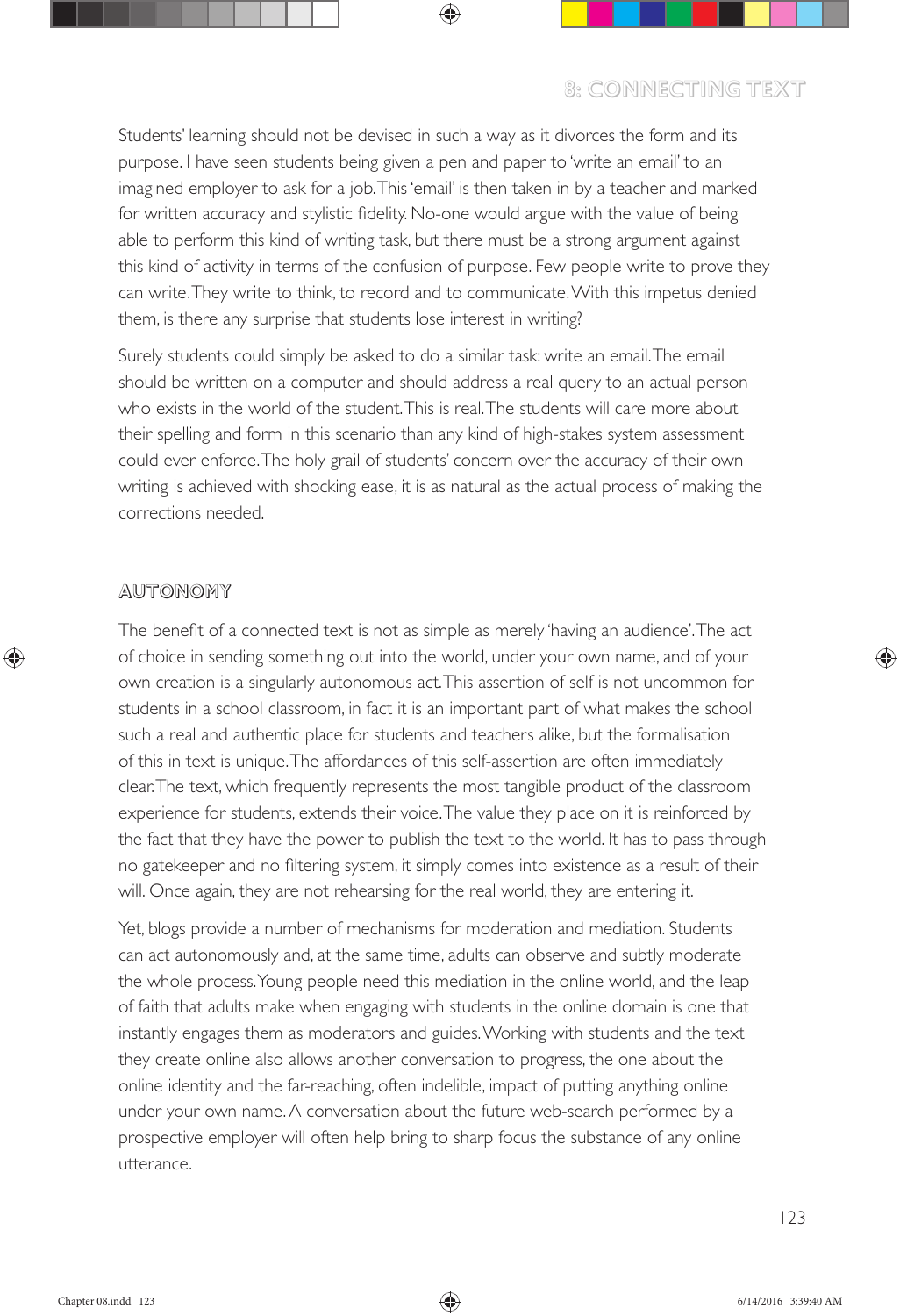Students already use connected texts via a wide range of social media platforms to engage with the world and define and discover who they are - to us it's imperative that the work we do with them, exploring the world's great texts and developing language and self-expression, happens in this setting too, so that they may continue to incorporate what they learn in the classroom into their own fabric of experience.

⊕

### The established written text

We believe it is again time to rewrite the rules about learning in English that are being continuously refined over the centuries of what some might call the great English Literary Heritage. As teachers have always done, we simply, and humbly, hope to introduce more students more effectively to the world of the text and ensure they have access to it for their entire lives.

In our classrooms the established, canonical literary text, is still an object of great importance. We work hard to develop lines of inquiry that originate from ideas and features in the literary texts selected from the canon. In finding transformative value in connecting these texts to our students' own experience, we haven't abandoned our belief in the great value of the printed plays, novels, poetry in our curriculum - nor their existing modes of transmission. It is also not our view that the connected text has usurped these other forms in literature. Instead we see the connected text as a venue for the exploration of these texts - and potentially a catalyst for the creation of great literature of the future.

Students can use their online blog to record quotes and data about a literary text they are studying. They can record themselves reading or performing excerpts or store images of related objects. They can even readily assimilate third-party information into their own responses, further augmenting the role a single teacher can play in developing the range and sophistication of their responses to a primary text. We will often engage in a conversation with the student as part of their online text that allows them to support and refine the use for this extraneous information. In this way the online text enables the development of the skills of selection and deduction of information, as well as assimilation from external sources - as opposed to the typical 'online research' procedure which largely consists of the reproduction of existing, authorised, facts and information.

**Henry:** (27 December 2012) Hey Sir, I was just wondering if you had read my piece yet, as you're normally very speedy at replying to things. Hope your breaks going well.

**Chris Waugh:** ...The observation and thinking inherent in this answer is outstanding, Henry. Genuinely outstanding. I'd now like to work with you to craft your writing so its sophistication matches that of the ideas you're expressing. Let's discuss it on Tuesday. In the meantime I'd like to show you a couple of examples of other pieces of writing

⊕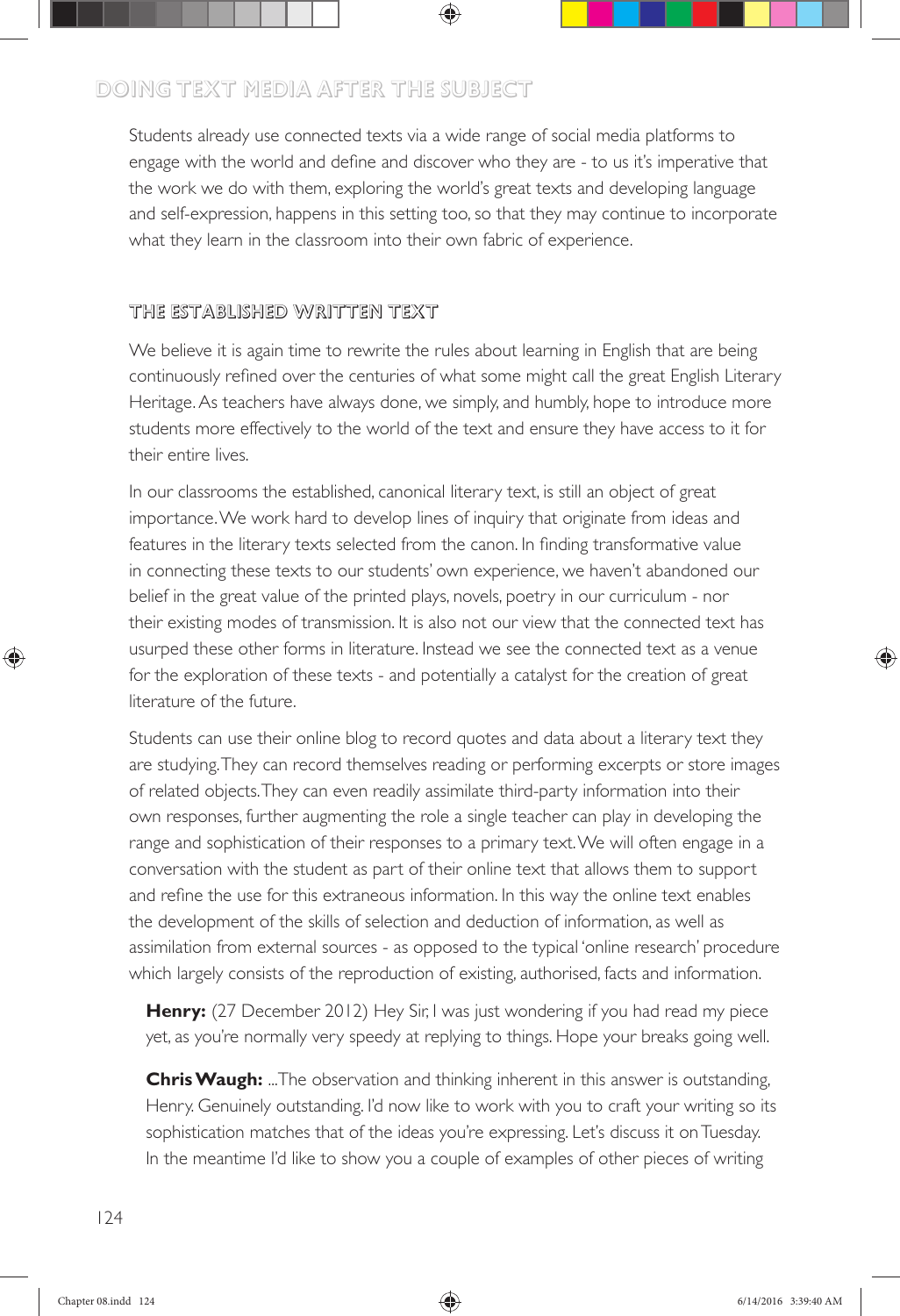

that you might like to use as a guide for your own development. I'll upload them here to your journal.

⊕

**Dr Ovenden:** Henry, I agree with Mr Waugh's comments on your insightful analysis. I look forward to reading the redrafted version. Good luck!

**Milo**: Well, Henry I used some of your work for my English essay

**Henry:** I am continuing with my essay on fate, but have a look at this article I found online: [URL removed] I'm not sure what you will think of it, but I was looking at the script, then was wondering why they blame everything on fate. This is a testament to that.

Henry Howeld, age 12. Excerpts from the comment stream on drafts for an essay on fate in *Romeo and Juliet.* 

#### http://henryashoweld.student.edutronic.net/author/henry/page/10/

These online texts allow our students to engage in their writing or analysis as a crafted process. Henry has taken complete ownership of the process of drafting his essay, and instead of concentrating on what answer the teacher seeks, or what will get him the best grades, he's acting in pursuit of the best answer to the question of fate in the play. The level of autonomy shown by students working online is difficult to achieve in on paper, and their writing demonstrates in content and form a real sense of audience and purpose.

The problem with current methods of teaching is that these core elements are often expressed only as theoretical. Even those text concepts, audience and purpose, have been made abstract in the education system. Whereas an adult writer would consider the purpose of a text or its audience as an integral part of determining its form and content, school student writers have to learn formulae to make the same judgements. They have to determine who the audience 'would be' and what the purpose of the text 'would be' as yet another abstraction of motive. They are then taught forms that match particular purposes (rhetorical questions and the 'rule of three' for persuasive writing, metaphor for descriptive writing).

The crime in this is that as social beings, students already have enormous reserves of knowledge about relevant language registers for various situations and purposes. The abstraction of the context for the texts they create in English at school alienates them from their own experience. They are left having to be taught things they already know, or could determine for themselves based on experience. This in turn devalues their own sense for how language might work in a text. The rigidity of the formulae stifles the infinite variety and nuance in language. The genius that is shown to them in the seminal texts they study is denied in their own writing in the rush to ensure their text fits the prescribed formulae.

⊕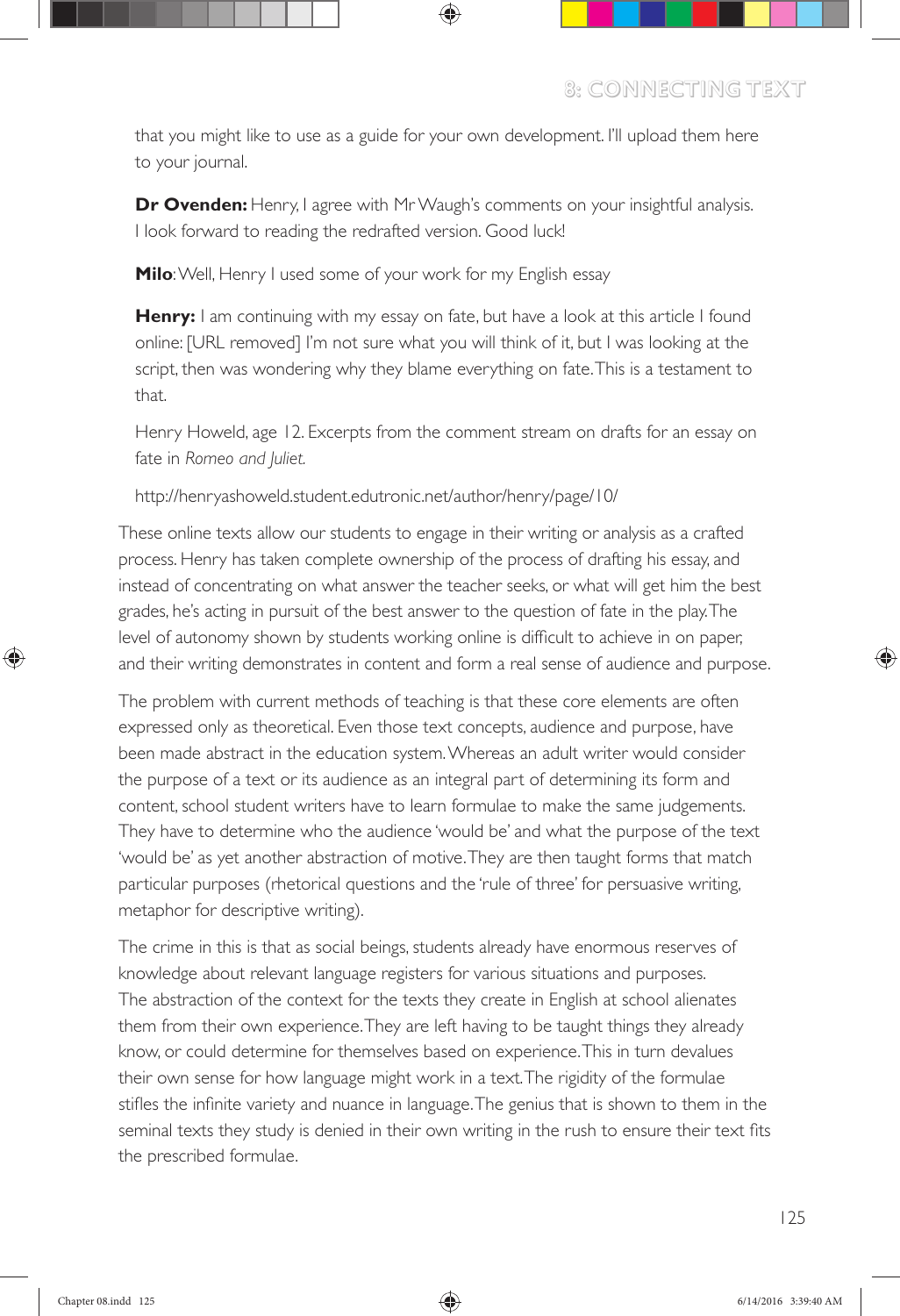### The editable text

Secondary teachers play a valuable role in the classroom, and the time students spend with them is an extraordinary investment. Placing the students' writing online and thereby shifting the locus of control towards them as authors doesn't imply the devaluation of the expertise of the teacher. If anything, it removes many of the usual social impediments in order to facilitate proper academic engagement.

⊕

In connecting the students' writing to the online domain, new options for its use as a cognitive tool are enabled. The primary texts in the classroom have largely been those from the canon that are determined by the syllabus - and this is as it should be. A great deal of metacognitive benefit can be derived from any text where reasoning patterns inherent in the study of literature such as understanding the writer's intention relating to technique, narrative structure, figurative language, symbolism, genre, are explored in pure and comparative terms.

Students' connected texts add a capacity to perform these higher order procedures in relation to their own writing by virtue of one of the key features of an online text: its editability. The students are able to respond to feedback on minute details. Currently in English secondary schools, there is a fad for the requirement that students' write a response to the written feedback from their teacher. While this 'green pen rule' is largely a reaction to the desire to make all teacher actions visible to an avid inspectorate, it could not be further from the natural process of editing work. It is designed primarily to provide evidence of assimilation of the feedback by the student, as opposed to being a means of improving their writing. This 'performance of learning' further alienates the writer from the inherent value of engaging in creating text as an artefact, as they are now writing, usually in a green pen, a separate text to validate their understanding of the criticism of the initial draft. Nothing could be less satisfying, nor less purposeful.

By contrast, as the connected text remains permanently editable, when feedback is offered, the writer can experiment with that input. They can, should they wish to, engage in a conversation about the recommended change and even seek more - or wider input. The ease of this process, and the fact that revisions are always stored which allow for the resurrection of older versions, leads to extensive new possibilities for learning about language in writing.

The silence is deafening and the still air blocks your way like a brick wall. From a distance classroom you can hear the muffled noise of a teacher's music. You will never guess what they listen to, it is torture to your ears.

COMMENT:

#### **Chris Waugh**

As we discussed, the main job for you to do now is to concentrate on strengthening the imagery in your piece – the notion of 'showing, not telling' will help a lot here.

126

⊕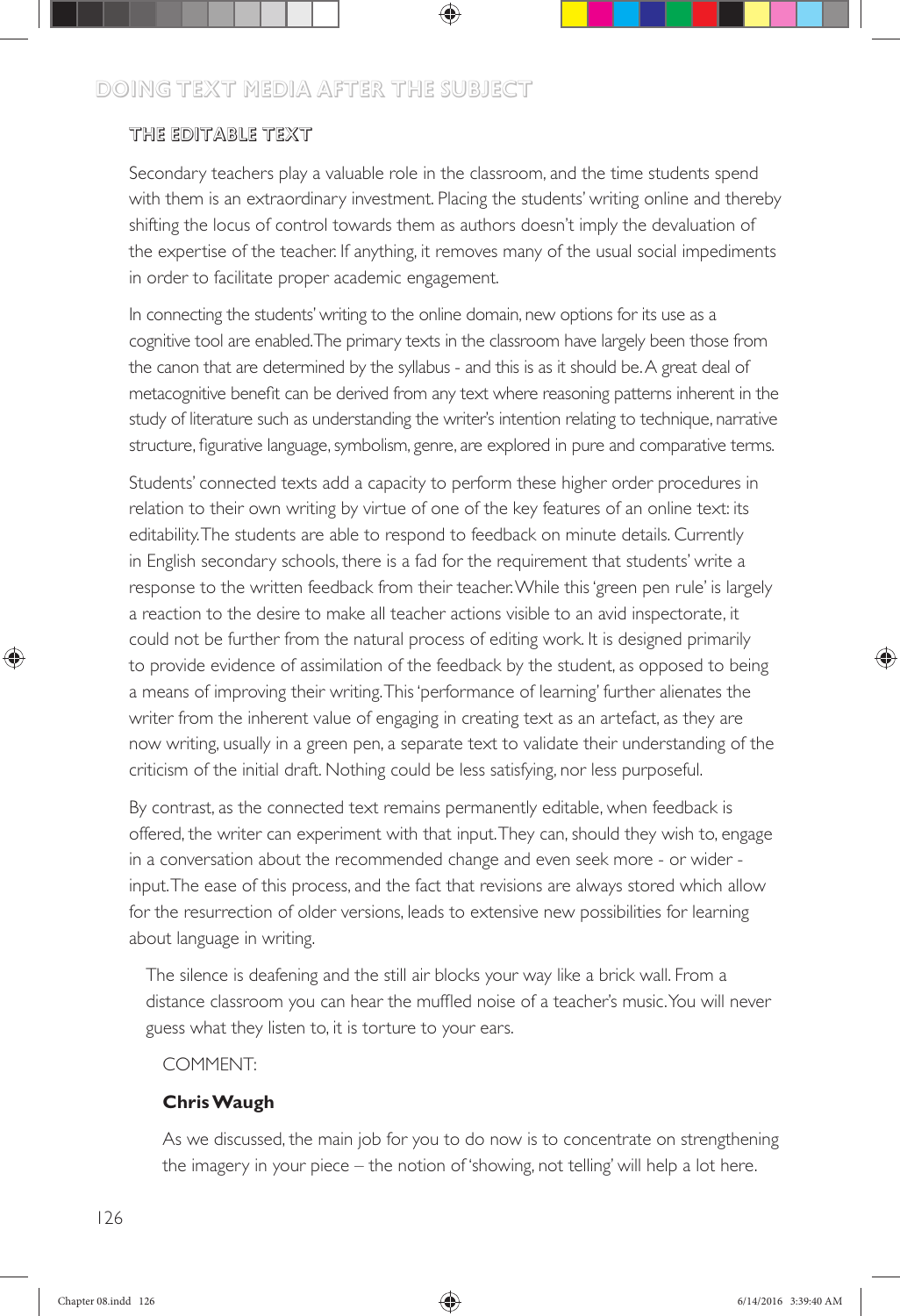

I like the use of the second-person pronoun 'you' as it offers a real sense of 'being there' to me as a reader.

⊕

We also discussed the idea that you may be able to generate an extended military metaphor throughout the piece. If you can do that successfully, you'll lift this work into a new level.

Nice going!

CW

⊕

The silence is deafening and the still air blocks your way like a brick wall. **You take every step with precision trying not to get spotted by the enemy. Capture at this point would be the end of the world.** From a distance classroom you can hear the muffled noise of a teacher's music. You will never guess what they listen to, it is torture to your ears.

George Flannagan, age 15.

http://george.student.edutronic.net/2015/02/01/school-from-8-30-to-6-30/

One area of great potential here is the exploration of the literary dimensions of grammar and punctuation. Students are able to explore and implement a range of grammatical formulations in a single piece of writing to experiment with their effect. In doing so they're operating at a highly sophisticated cognitive level. This enables discussion of questions like: 'What effect does combining those two sentences using a relative clause have on the reader's appreciation of the relationship between the two otherwiseunrelated characteristics of the setting?' This can be done online without the student being stifled by the high-stakes effect of making a change that would cause the piece have to be re-written in its entirety for the alteration to be integrated into the work. What's more, the current version is always available to all.

In overcoming the terror of the blank page, the text becomes fluid and responsive, something that is always available for further development. The fear of error is reduced and replaced with a designer's approach to creating texts. The text becomes a made thing, an artefact.

Many of the affordances of visual texts are also present in the connected text. The process of creation is frequently non-linear. Information can be sequenced in many different ways and can incorporate material from many different sources. It can be laid out and re-ordered, re-purposed and placed into new contexts alongside other texts, written or - just as readily - drawn, photographed, filmed or spoken.

Frequently students will leave a piece of work to lie fallow, only to return to it with vigour and energy at a later stage, thereby bringing new knowledge and skill to bear.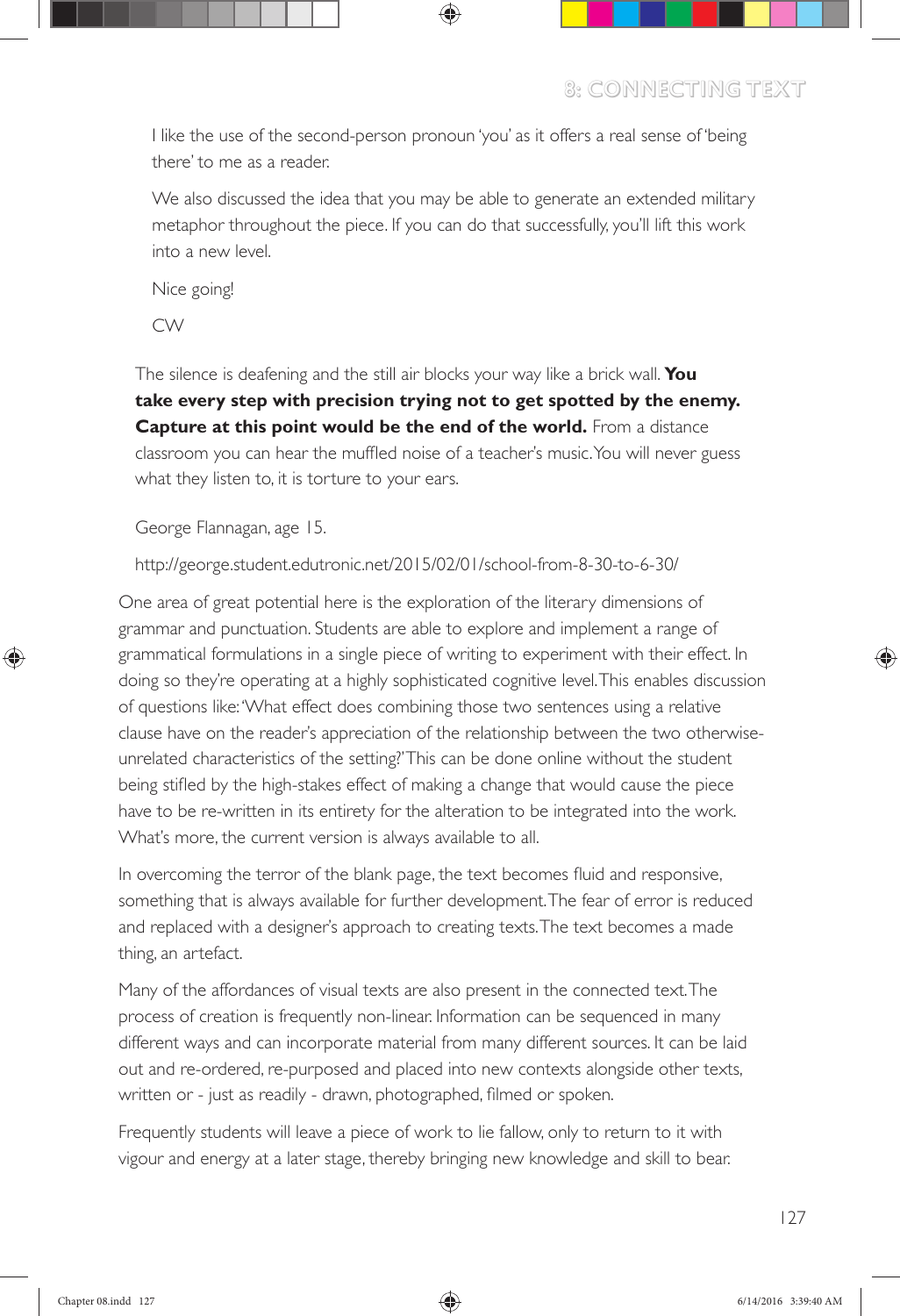### The social discourse

Every text entry on a student's online blog carries with it a comment field. This invites a discussion around intended effects and a reader response that has previously been impossible to achieve. A writer's close relatives and friends will subscribe to their blog and receive any new entries by email the instant they're posted. Students thus already know there's an interested audience there for their work. Comments from teachers enter into a stream where comments also appear from the entire literary world, which both delineates the value and purpose of the teacher's comment. This provides the student with a whole array of other feedback, centred, as always, on the text they create.

⊕

Texts are constructed socially through comment-based conversation, discussion in class when the work is displayed on the board, through the gathering of responses from a wide array of people, and ultimately from anonymous readers.

### **Chris Waugh:** Tyrese,

You have created a thing of beauty here. There are many things I love about this poem, but the feature that stands out the most to me is the choices you've made about the line breaks.

I keep going back to read this:

'As fresh as the air,

⊕

Like a blade slicing through the wind,

We glide as one you and I,

Even as one lives and one dies.'

…because it really evokes such a strong feeling of exaltation and sadness. What would be a good title, do you think?

Please read this to the class tomorrow.

#### **Colin Tovey** (Tyrese's Father)

What he said.

As I told you earlier, Son, you've learned more about the English language in the past year than I've learned in the last 42.

You're a very gifted young man and if this is how you start out then who knows what you can go on to achieve.

We're all very proud of you.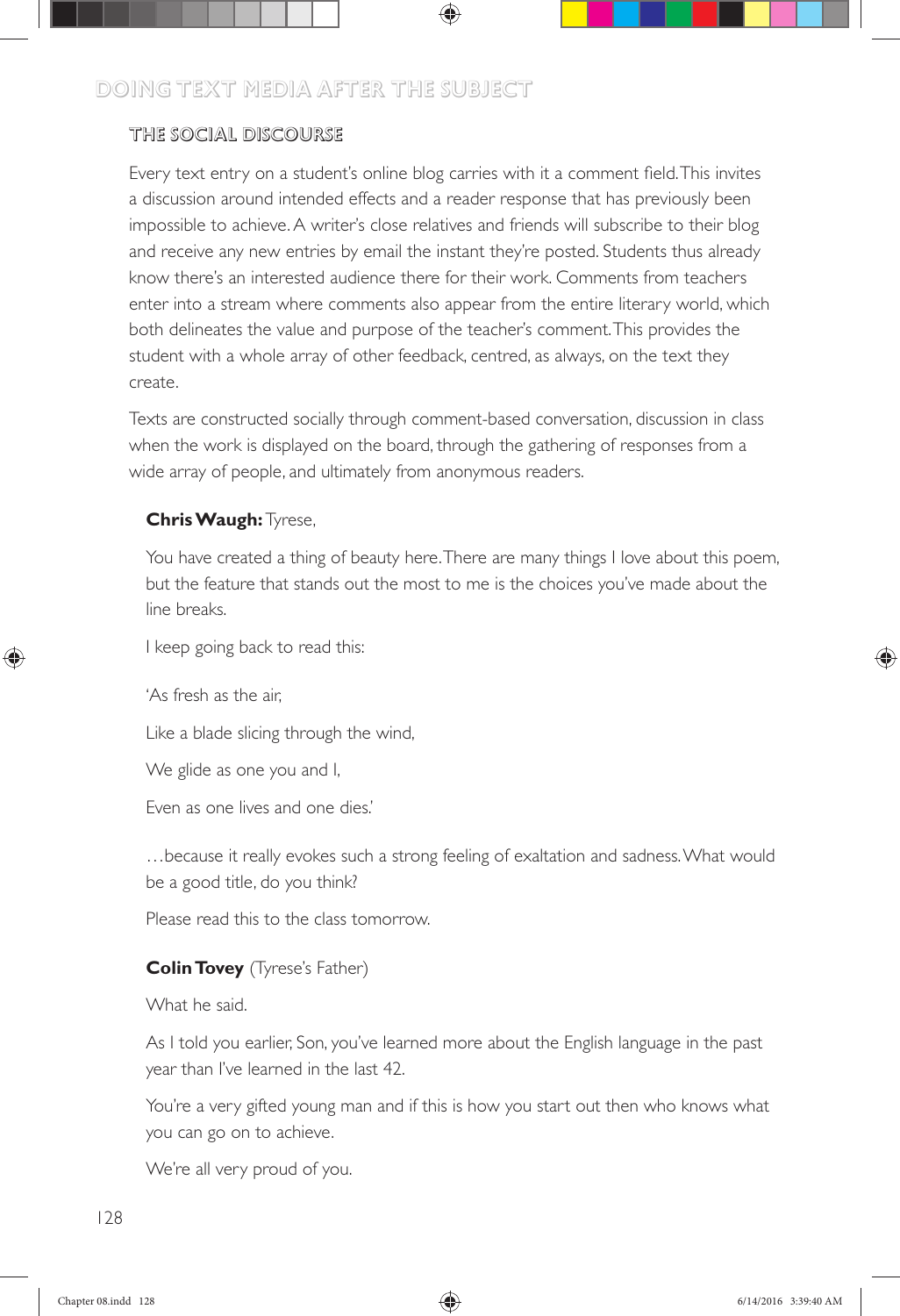### **Penny** (Internet reader)

Wow! What a great poem, really evocative. It reminds me of the ospreys I've been watching on the web in Wales (they have their own webcam...). That first verse is really powerful – controlled and carefully crafted. Good work.

⊕

# **Kerry Pulley**

Hi Tyrese,

I am an English teacher in another school. I hope you don't mind if I comment on your poem. One of the things that I thought was most beautiful, particularly in the first stanza, was the way the number of 'beats' in the lines links so closely with the meaning of the words you have used…

# **Kaiyum** (Peer)

I like the first stanza when you wrote:

We glide as one you and I Even one live and one dies

This was like a bird eye view as a friend I like it

I would never give you a criticism because it just too good

# **John Potter** (University Lecturer)

Tyrese, I hope that you don't mind that I shared your poem at a talk I did for teachers and other educators at the United Kingdom Literacy Association at the weekend. Also, Mr Waugh, your comments! And all the others. This was after a great talk from the writer Aiden Chambers about the power of writing in our lives. I hadn't planned to do it I just suddenly remembered the last great example I'd seen and shared it and it was your work! There's more to come from you I know! Keep going with it and good luck!

John

⊕

# **Tyrese** (Author)

Thanks I would love it.

Tyrese Peters-Tovey, age 11. Selected comments from the Poem "Bird's Eye View" http://tyrese.community.edutronic.net/poem/

In this case the comment stream built over a period of just a few days, clearly demonstrating the power of the social discourse around a connected text. Tyrese was simply performing a classroom task, in this case writing a poem, but the range of responses, from the emotional affirmation from his father to the detailed technical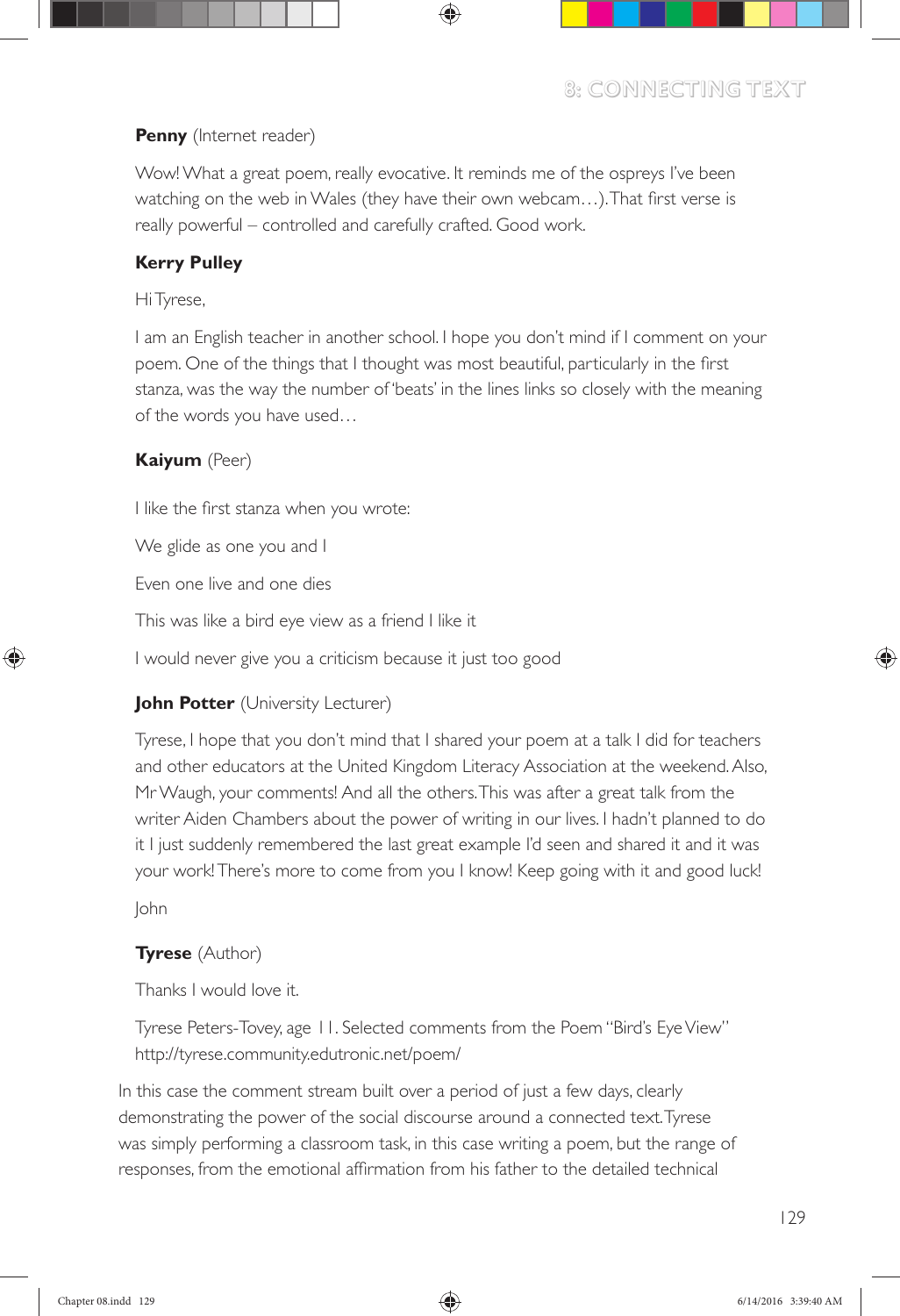evaluation from the teacher online, lead to him experiencing the empowerment of having his creative work appreciated by others. Again, in this sequence, the teacher played a role, but was not the gatekeeper. Tyrese could access an audience and a response independently of the teacher, which subtly authenticates the creative work of the classroom. Again the work they do in school becomes the most pressing reality for the student.

⊕

Students also engage with the work of others, including students from other classes and other years, as part of their daily work. They look into the texts that others are creating in the same task as they may be performing. The connected text enables a much higher degree of mutual collaboration and peer-teaching than do most clumsy classroom strategies aimed at stimulating this. They inform each other's work, and they show appreciation for each other's success. Their work shows signs of their peer audience and often has encoded within it subtle irony and in-jokes designed only for their specific peer audience. All this is rich and alive, and neither can nor should be described by a curriculum or assessment rubric. While the text is functioning as an expression of the author on the instrumental level - as it fulfils the requirements of the task provided - it also operates on a social level, where it engages in an interplay with selected peers.

This form of multi-level textuality also heralds a new form of 'privacy'. While the online world increasingly moves in the direction where all information is available to everyone all the time, the youth in our classrooms are devising ever more subtle ways of encoding their social messages underneath the surface via idiom. This rich vein of nuanced language is enabled in the connected text by virtue of its existing in the public domain.

### Text community

Knowledge is important, but what's even more important is knowing what to do with it. In the past, students would closely guard their written answers for fear that one of their peers might gain advantage by accessing their best material. These days they are becoming increasingly aware that the real capacity that is going to be of value, once they have acquired the requisite knowledge to be able to effectively evaluate and analyse their current problem, is their ability to express their ideas with clarity and effect.

Some of our students' journal entries that provide effective and detailed analysis of core English texts already gain first page rankings on popular search engines for even the most generic of search phrases. They have accessed the academic world for themselves, and they have added something that is of value to others.

⊕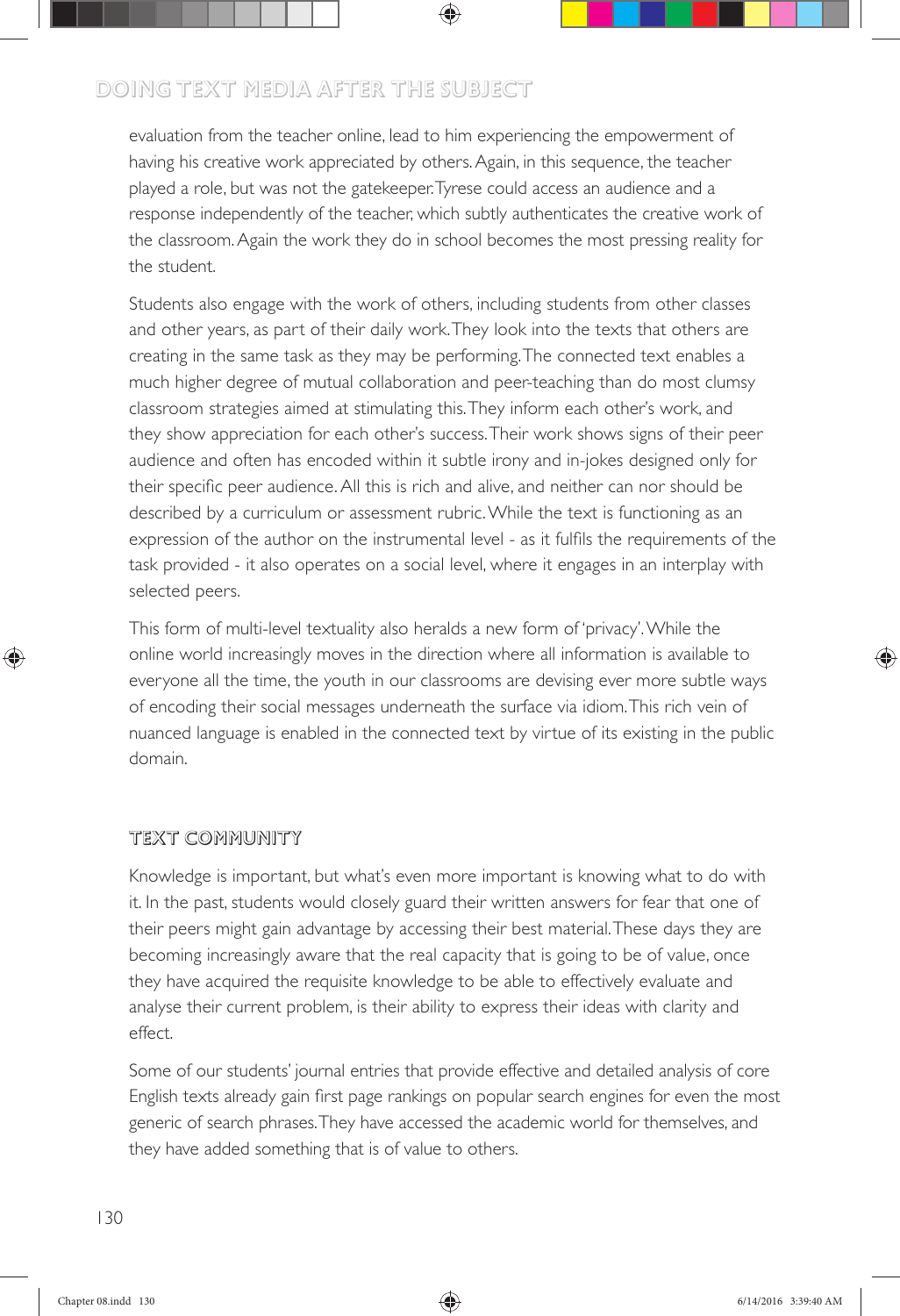

The endurance of an online text allows a narrative to build as years pass. Old work is not discarded; rather, it passes into the history of the students' wider body of work. Ultimately, through this publishing format their work enters exactly the great literary heritage from which it first arose. The students' work enters a temporal stream, accessible to all, and retrievable at any moment by any person. Our classrooms, far from being a cul-de-sac have a direct connection to the main line of the world and its texts.

 $\bigoplus$ 

◈

◈